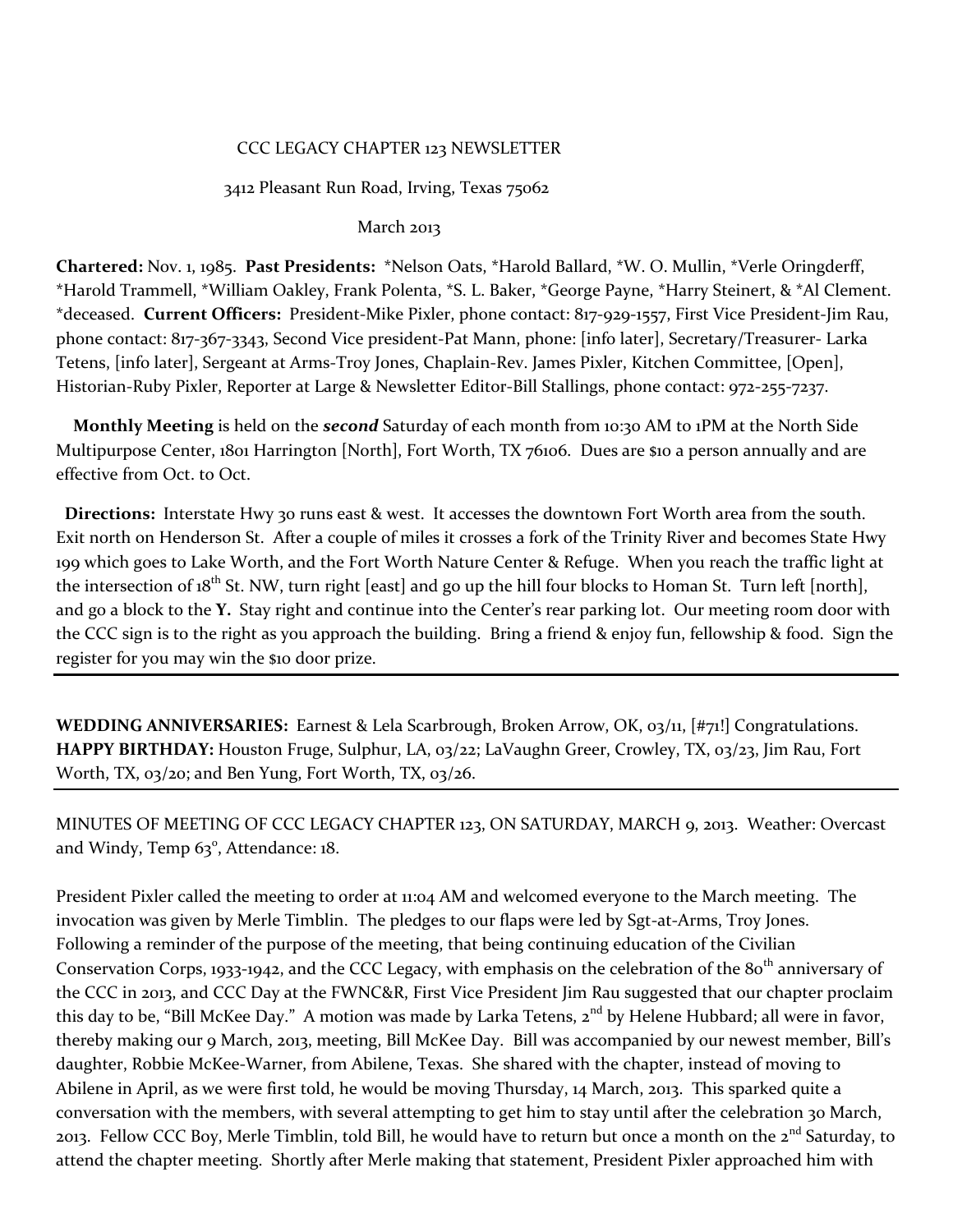the possibility of him becoming the interim Secretary/Treasurer, in name only, and allow him on the signature card at the credit union. He agreed to but suggested someone else, because he and Evelyn will be moving to Wichita Falls, Texas, possibly in the fall. More to follow.

Pixler asked if all had received their newsletter with the minutes of the 9 April, 2013, meeting. All had. Jim Rau motioned to table the reading of the minutes,  $2<sup>nd</sup>$  by Bill McKee, motion passed.

A written financial report with the current status was presented by Pixler, with a motion to accept by Merle Timblin,  $2<sup>nd</sup>$  Troy Jones, all in favor, motion passed.

Sick call was reported by the phone committee. Pat Mann shared he was still in search of the aerial photo of Company/Camp 1816. He reported on the embers he had contacted, with a concern about CCC Boy Allen Wilkerson. Allen is able to drive and is in good physical condition, however, his wife, not so much. He will not leave her to attend the meetings because there is no one to care for her. Pat asked if anyone knew of a volunteer care group. Wanda Jones stated she knew of caretakers who would volunteer to stay with Allen's wife for a short time. She and Pat will work on that issue. More to follow. Jim Rau and Pixler shared information on newletter editor/publisher Bill Stallings, and his continuing recovery following the surgical procedure. A "GET WELL SOON" wish to Bill comes from the chapter. Bill is missed by all. A get well soon card was signed by the members present for past secretary/treasurer, Blanche Howerton. The chapter misses her and hopes she will return soon. Rau and Pixler shared their contacts next. Pixler left several messages. A number of members have been noticeably missed from the meetings. He shared info on CCC Boy, Frank Borello of Alvin, Texas. He still bowls on Thursdays and is doing fine. He plans to attend the anniversary event in Palo Duro Canyon SP in April. Pixler shared about the visit he and Ruby Pixler made to see LaVaughn Greer. She is doing well. A social worker was with her when we arrived. She recognized Ruby immediately. We had no birthdays or anniversaries present at the meeting for March.

Old business followed with the statement from Pixler this would be the final attempt to get members to renew, maybe.

New business was next with a motion being made to reimburse Ruby Pixler for the rally towels and associated expenses she had paid for CCC Day at FWNC&R, by Merle Timblin, 2<sup>nd</sup> Larka Tetens, all in favor, motion passed. Authorization for funds, not to exceed \$300, in support of the 80<sup>th</sup> anniversary in Palo Duro Canyon SP, motioned by Troy Jones, 2<sup>nd</sup> Jim Rau, all in favor, motion passed. Following a discussion it was decided the chapter would make available for sale at the tables at FWNC&R AND Palo Duro Canyon SP, the book covers and flyers for Kathy Mays Smith.

As part of the program a discussion began about Blacks in the CCC. Jim Rau shared information to Larka and the chapter about segregation in the CCC camps with Pixler sharing there were approximately 16 "Colored" camps in the state of Texas. The differences of the camps continued with the designations: Camp, Camp - V [veterans], Camp – C [Colored].

Pass the Can and the drawing was next. Pat Mann won the \$10 door prize, 2<sup>nd</sup> month in a row, and again returned to the treasury. Thanks Pat.

Prior to the members preparing for the meal and the blessing offered by Merle, it was asked of Larka Tetens to serve as interim Secretary/Treasurer and be included on the signature cards at the credit union. A motion was made by Bill McKee, 2<sup>nd</sup> by Troy Jones, 17 for, 1 against [Larkin Dilbeck], motion carried. Thanks Larka. More to follow.

Motion to adjourned by Jim Rau, 2<sup>nd</sup> by Merle Timblin, we adiourned at 12:15 PM.

A wonderful meal was enjoyed by all.

Respectfully submitted for Secretary/Treasurer,

Mike Pixler, President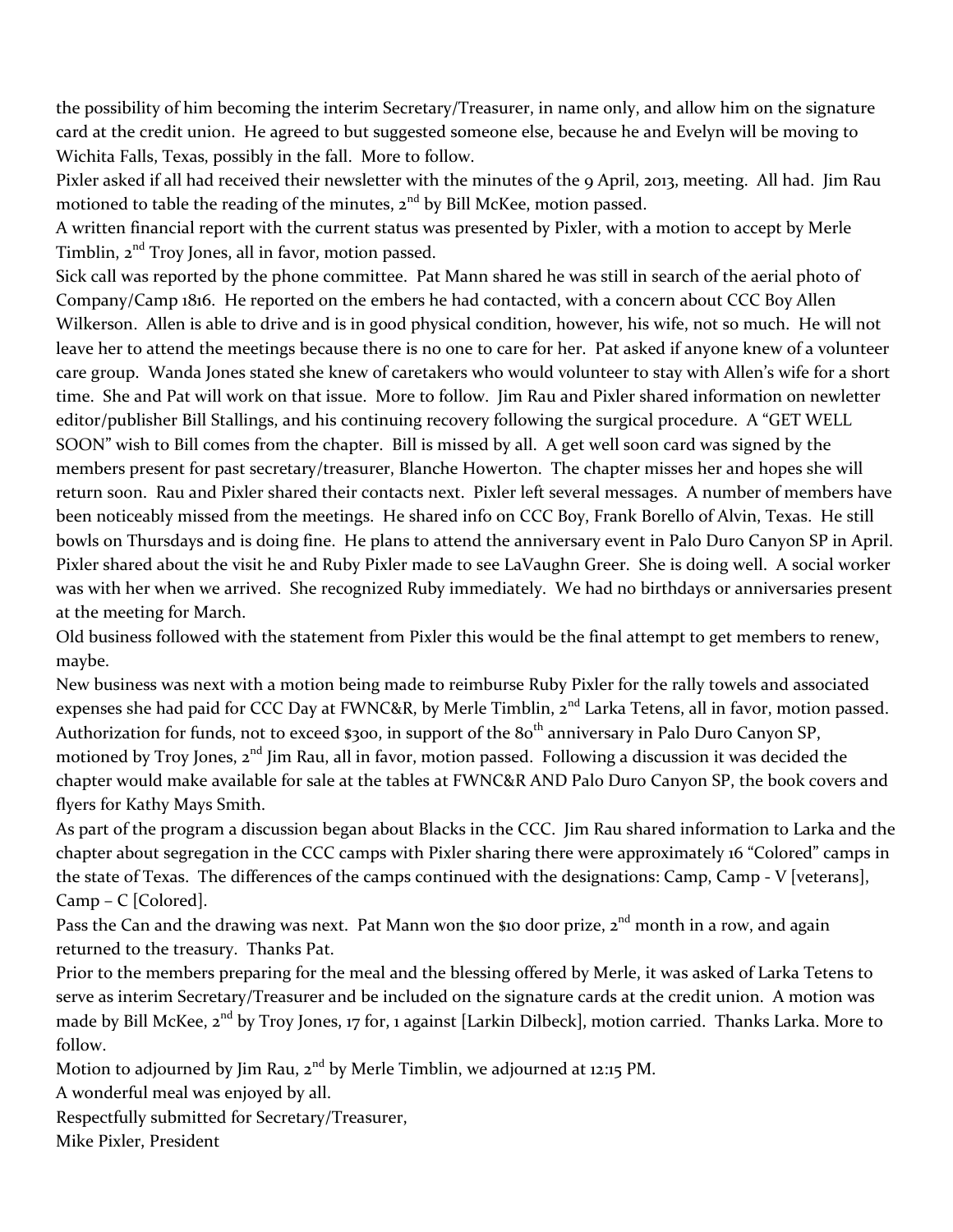#### **News from Our Poet Laureate**

We recently had occasion to talk with our Jack Bragg to see how he is doing. He has been feeling a little stronger lately; still has his good and bad days, but doing some better. No, he has no new poems for us yet, but hopes to soon. What he has been doing when he feels like it, is working on getting a group of about 70 poems together to be published soon. I think we may have mentioned in our last issue that his son, Jack Bragg, Jr. was helping him to illustrate the publication. We had that wrong. His son, who is a Chief in the Dallas Police Department, is pushing his father to also do the illustrations as well as the poems. It seems that Jack Sr. was a commercial art director and artist back in his working life. He headed the art work for the regional advertising department of the Montgomery Ward Department Store. He traveled the southwest region of Wards doing store displays and newspaper ads. At one time he was given a first place award for his art work. At another time he did work for J.C. Penny's Stores. It never ceases to amaze the varied and quite remarkable stories this small group of people of CCC Legacy Chapter 123 bring to the table.

#### **We Hear From a Member in Mineral Wells, Texas**

The other day we had occasion to talk with Emma Jean Getsko of Mineral Wells who called to let us know she definitely wanted to renew her membership in our group that meant so much to her father, a CCC Boy. She gladly shared some information about him.

Her father, John J. Warren, was born on November 23, 1917, and grew up in Mineral Wells. At age eighteen he joined the CCC in 1935 and was sent to Elephant Butte Lake in New Mexico on the Rio Grande north of Las Cruces, Company 3830, Camp BR 54N [Bureau of Reclamation]. They built, among other things, a fish hatchery on the lake. In 1936 John was sent to Ysleta, Texas, Company 1854, Camp BR-4, doing work on irrigation projects in the Lower Valley of the Rio Grande SE of El Paso. Next he went to Company 3829, Camp BR-39N at Las Cruces, New Mexico, in 1937, again working for the Bureau of Reclamation. At this time they were building Box Canyon Dam and Apache Dam, both as flood control projects. Finally in 1938 John was sent back to Elephant Butte, N.M., to Company 855, BR-54, to build roads and cabins for visitors to the park areas on Elephant Butte Lake.

His daughter tells us that he did quite a variety of jobs while in the CCC. At the Isleta, Texas, project he dug gophers out of the irrigation canals which were causing drainage problems. He drove a truck. He told her of one instance where he had a load of the boys behind him, going down a steep grade, when the brakes failed. The guys were hollering and scared, but he managed to keep the truck upright and managed to stop it by going up the other side of that steep grade to lose momentum. He worked in the kitchen; he became a camp medic. In his job as a medic, he had a lot of free time in camp with no one else around, so he learned to be quite a good pool player. He probably made a few extra bucks off his buddies this way.

After his CCC days, John joined the Texas National Guard and was in a Horse Cavalry outfit. Too bad we don't have his stories of that experience! Most people are unaware that the Horse Cavalry was still a big part of the U.S. Army, right up to the beginning of World War II. In fact, the officers and men of the Cavalry were known as the elite units of the Army. Just before the war, John became a tank commander as his unit became mechanized. By the time the U.S. entered WW II, John was married with several children, so was not subject to be called up. However, he still wanted to enlist, but his wife nixed that idea.

John worked at a bank for 20 years, and also worked at Convair in Fort Worth and lived in White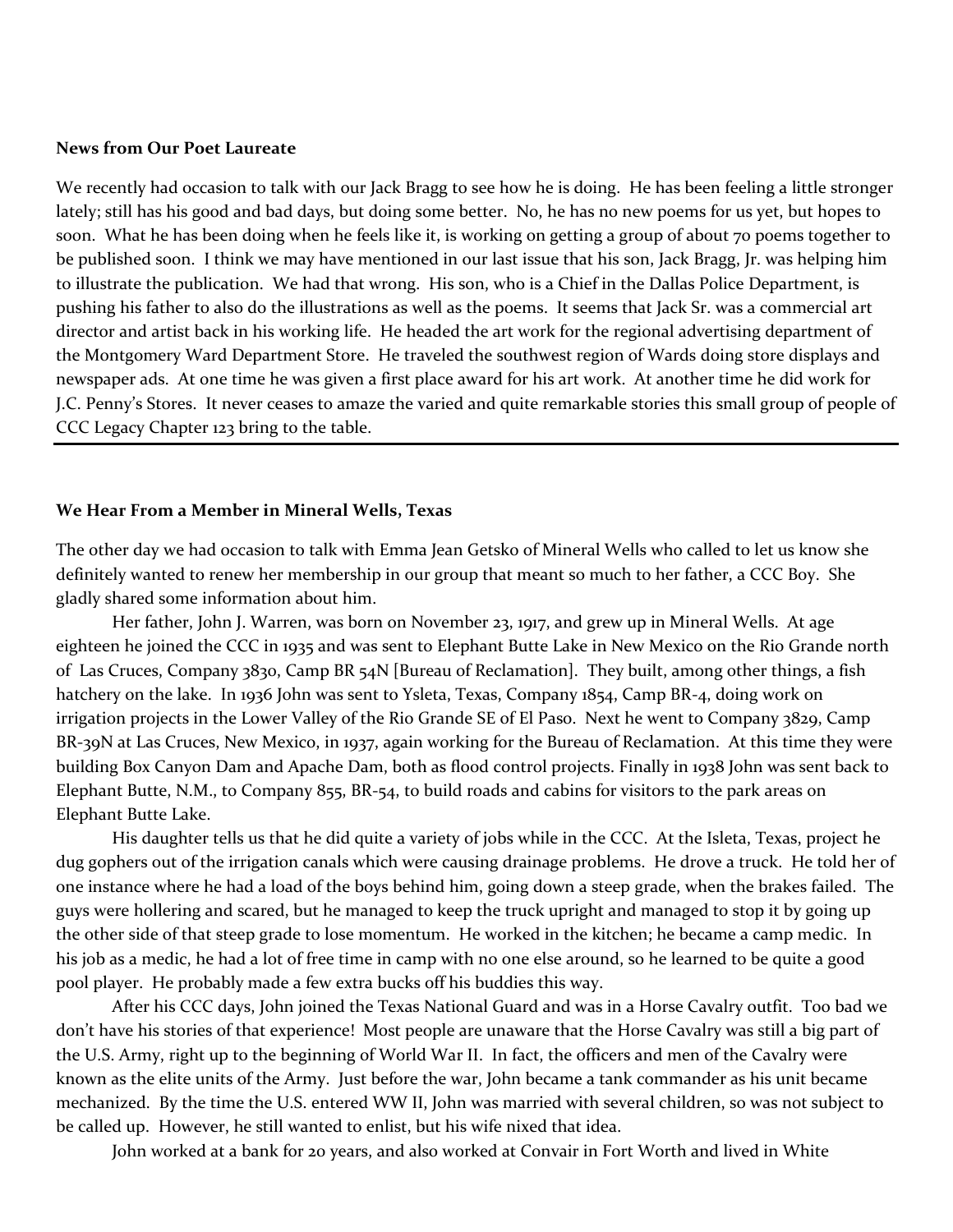Settlement. While here, he looked forward to coming to the CCC Chapter 123 meetings, but could not get his wife to go with him. They eventually moved back to Mineral Wells, but he liked to go to as many reunions as he could. At age 90, even though not well, he had to go to the one at Bastrop SP. While there he got caught in the rain and got soaked. He came down with pneumonia and died soon after the meeting. We thank Jean for sharing his story.

\_\_\_\_\_\_\_\_\_\_\_\_\_\_\_\_\_\_\_\_\_\_\_\_\_\_\_\_\_\_\_\_\_\_\_\_\_\_\_\_\_\_\_\_\_\_\_\_\_\_\_\_\_\_\_\_\_\_\_\_\_\_\_\_\_\_\_\_\_\_\_\_\_\_\_\_\_\_\_\_\_\_\_\_\_\_\_\_\_\_\_\_\_\_\_\_

## **WE RESUME OUR STORY OF LARKIN DILBECK WITH THE GERMAN ATTACK IN THE ARDENNES:**

They spent over a month in Belgium until December 18, 1944, when the Germans broke through the Ardennes Forest. Larkin had been detailed to go pick up a load of coal for the coming winter. When he got back, his buddies said, "Come on, we have to go get a tank and head for battle!" The next day, the 19<sup>th</sup>, when they got to the depot where tanks and ground equipment were stored, they found there were not enough tanks; it proved to be just a repair depot. They got the only one available, and it had been around since D-Day. It still had the floatation device attached but not inflated, and they weren't sure the gun would work. The day after, they got a better tank though. From here on Larkin changed from a company clerk to a tanker with absolutely no prior training, and one of five in a Sherman Tank. His job being the bow gunner, meant he sat in front next to the driver manning a machine gun. They were told to go to a nearby town [Larkin doesn't remember the name] where the Germans had taken a castle and were using it as an advance headquarters. The Germans had murdered 150 American GIs they had captured there. Larkin's unit tried to take the castle, but the Germans proved too strong, so they pulled back. Three American tanks had been knocked out and were blocking the road; one of them having the tank tracks blown off by a mine. That night Capt. C.B. Berry, Larkin's 'C' Company commander, by himself, crawled through the enemy lines, circled behind the castle, and noted where all the German tanks, big guns and equipment were located. Capt. Berry got in touch with their infantry detachment to join him because he found a road going over a large hump, which they could use to surprise the Germans and take the castle from the rear. This they did, however, the castle changed hands two or three times that same day. [Larkin explains at this point that their outfit, the  $740^{th}$  Tank Battalion was called a "bastard" outfit because they were sent anywhere they could be used and were often broken up and attached to whoever needed them and their tanks. In this particular engagement, they had been attached to the 119<sup>th</sup> Infantry Regiment of the 30<sup>th</sup> Armored Division.]

On the morning of 23 December, 1944, Larkin was in the lead tank of three that were supposed to take a small crossroad village. When they rounded a curve in the road and came in full view of the town, they were shocked to see three German tanks on a hill above, with their guns pointed directly at them! Larkin's driver threw the tank in reverse and hastily backed around the curve and out of sight of those tanks. There were thick hedges on either side of the road blocking their vision, so they cautiously crept back toward the town again; still not drawing any fire. As they got closer they saw that most of the few buildings in the town had been turned to rubble. After realizing the German tanks were not manned, Larkin and others started investigating what was left of the town. He approached the exposed basement of one of the houses where he found it full of dead and dying German soldiers; the ones still alive begging for water. Larkin only had his canteen with him and could not afford to give any to them, so he had to just walk away. He then approached a two story building that was still standing for the most part. It looked like a city hall of sorts. On entering he found a middle aged Belgian man and a young teen aged girl lying dead on a billiard table. They found no Germans there, but on walking out a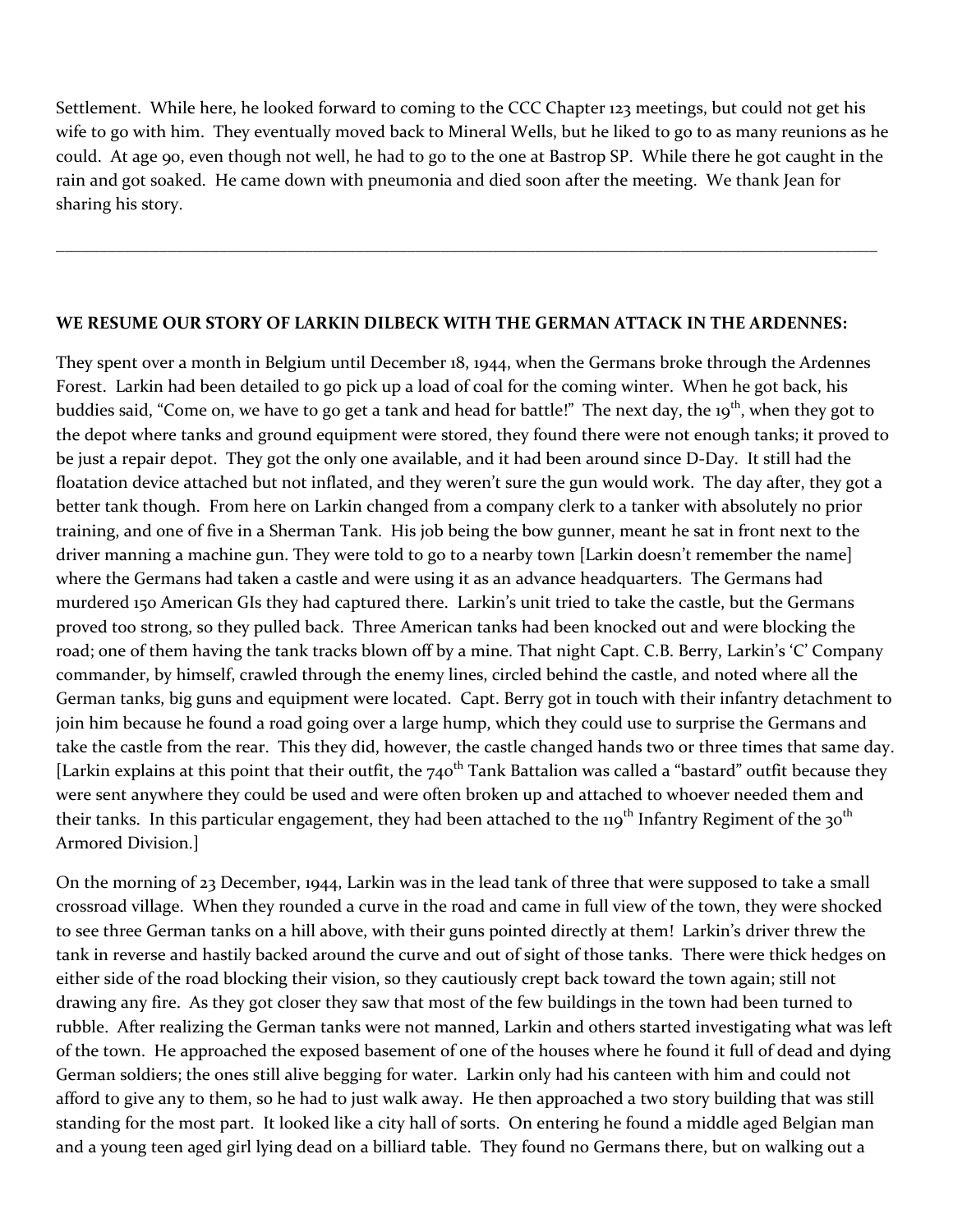rear door into a small orchard out back, they found seven dead American soldiers scattered among the trees. They later learned that American artillery had zeroed in on this village the night before which would account for all the devastation. They had no way of knowing if the GIs had been killed before by the Germans or been killed during the shelling. Larkin entered another house to check it out and found a German shepherd dog, the only uninjured being around. It appeared lost and confused, but when he approached the dog, it bared its teeth and growled. Larkin had his pistol out, but said he wanted no war with the dog, so slowly backed out of the house.

They stayed in this village for two or three days, and on Christmas Day of 1944, Larkin's tank unit was served a hot meal; their first in over a week. It was a full Christmas dinner complete with turkey, potatoes, gravy, and the works. They ate it out of their mess kits. They had been living in their tanks from the 19<sup>th</sup> to the 25<sup>th</sup> of December.

On 3 January, 1945, they regrouped again and started for the front. From then on for the next five weeks or so until the  $28<sup>th</sup>$  of January, it was just a day to day push and shove, when the Battle of the Bulge was called officially ended. New units had been brought in to help; including Patton's Army to relieve the Bastogne area. At the time their unit had entered the ruined village, Larkin's tank unit had been attached to the 82th Airborne Division commanded by General Gavin, the youngest Major General in the U.S. Army. He had designed what came to be known as "the leap frog attack," in which their tank unit would be attached to one infantry regiment one day and attack the Germans. This regiment would then rest for a day, while another regiment would move through during the night and keep attacking the Germans and so on. However, Larkin's tank unit had no rest breaks; they had to stay on the line and support each succeeding infantry unit. Larkin says in this way, they lost a lot of tanks and a lot of men in the Battle of the Bulge. Larkin says his luck held though; he was in no bad scrapes during this time after the incident at the small village. He and his tank were spared.

Next Larkin's unit was assigned to take The Siegfried Line. Their job was to break through this concrete barrier wall built in sections across western Germany; some of it dated back to World War I. The wall alternated with concrete tank traps called "Dragons Teeth," consisting of a series of rows of block-like structures two to three feet high. After getting through this obstacle, their next objective was to get across the Ruhr River. There was a lake on the river created by a dam and it was full due to recent heavy rains. The Germans blew up one end of the dam, hoping to trap the Americans in the flooded area. The Americans learned of this in time, and so were not trapped. Larkin's unit was delayed though for several days by waiting in a wooded area for the waters to drain down. American artillery began shelling a small town on the other side of the river at night so that engineers could install a temporary bridge for tanks and troops to cross. They used light pontoon boats to carry each bridge section into place. Larkin's tank unit was a part of this fire support. He says they were up all night and were supposed to fire two rounds every two hours, each tank alternating fire. One reason for this was to keep the gun barrels from overheating. When they crossed this pontoon bridge, it was a scary experience; each tank weighing 40,000 lbs., the river flowing swiftly, and the bridge runners bobbing up and down. When they got into the small town on the other side, they found it was abandoned and their unit regrouped. From here they had to cross a wide open area to get to the next town. In this movement, Larkin's tank was the second one in a line of five tanks. Before they knew it, the Germans had knocked out the three tanks behind them! Each tank had five men, and out of fifteen, seven had been killed outright. There was a big levee in front of their two tanks blocking their forward movement and so were trapped in this exposed position. Also the lead tank's main gun and one machine gun were jammed. Two German soldiers came over the levee with a bazooka to knock them out. The sergeant in the lead tank got out and started firing his sub-machine gun at them; at which the Germans dropped their bazooka and ran off. This all started about 1:00 PM, and then it started to get dark, all this time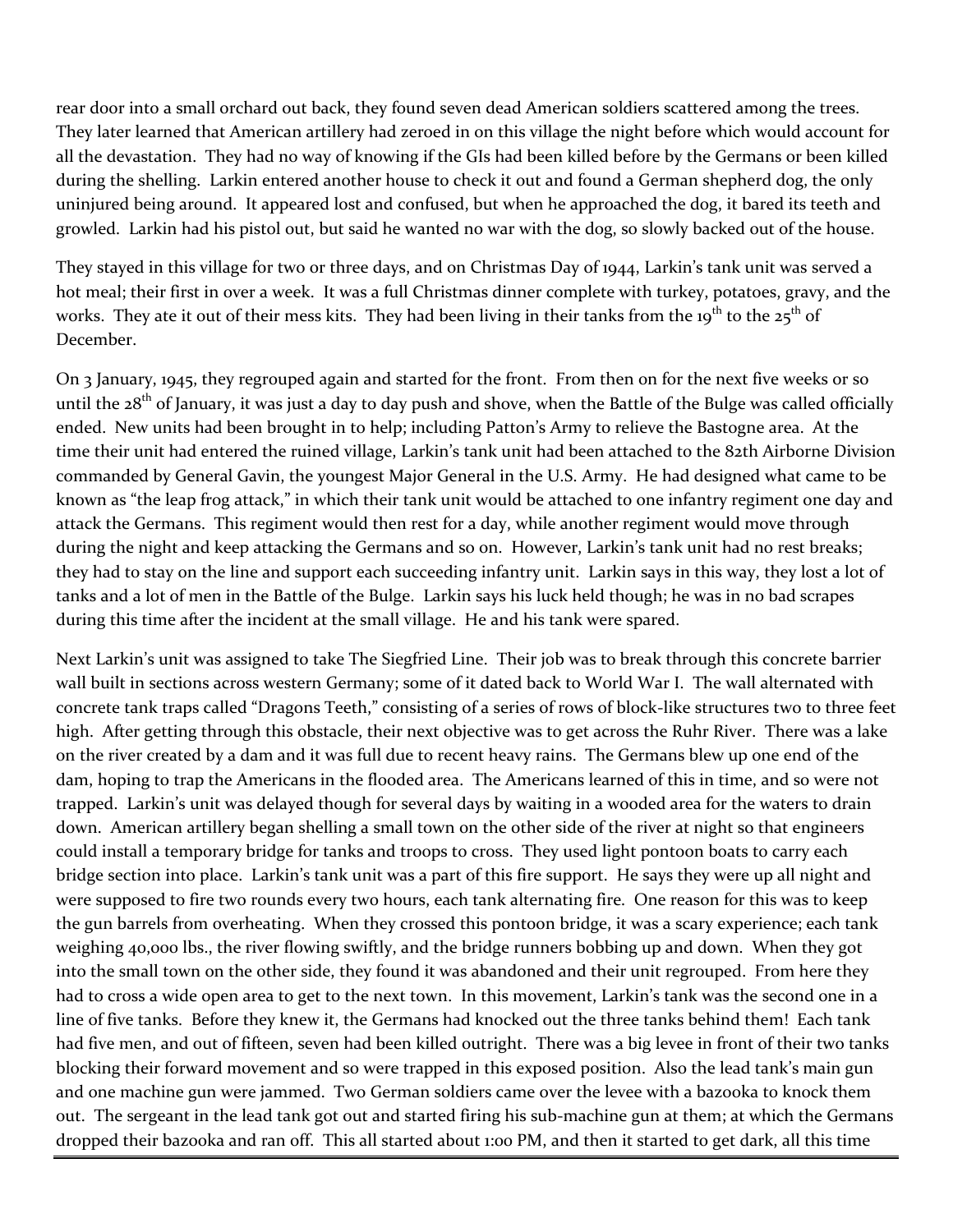Larkin and the others couldn't figure why the Germans had not knocked their tanks out also; expecting it at any time. Finally a sergeant in another tank platoon, and advancing up another road, spotted the German gun that had knocked out their tanks. The gun was dug down into the levee far enough that its traverse was restricted; blocking it from aiming at Larkin's and the front tank. The sergeant's tank managed to knock out the German gun. Then Larkin's and the other tank got around the burned out tanks to get back and regroup with what was left of their unit.

While this had been going on, the rest of their tanks and the  $82<sup>nd</sup>$  Airborne finished breaking through their sector of the Siegfried Line. When Larkin's group rejoined them, they proceeded on towards Cologne and Dusseldorf. First they had to cross the Rhine River, a really big and wide river. It was much scarier than crossing the Ruhr because it was swifter and wilder. The pontoon sections would drop down under the weight of the tank right to the water, and the bridge sections ahead would bulge up ahead and block most forward vision. They did not run into any resistance upon entering either Cologne or Dusseldorf; the Germans had pulled out to keep the cities from being destroyed.

After this, their unit got orders to board a train; the tanks were put on flat cars and the men in box cars. They traveled all day and a night into southern Germany, into France again, and then back into Germany in order to break through another part of the Siegfried Line. For this one battle they were attached to the Seventh Army. This was in March of 1945. Larkin was in the lead tank as they got into the Line, and they were going down a road, when they came to a large section of it that was blown out and blocking their way. Their platoon lieutenant was riding in Larkin's tank, and he got out to confer with an infantry lieutenant; all the while heavy German artillery fire was dropping around them. One shell made a direct hit on their tank turret, instantly killing the two men behind Larkin and the driver and setting the tank on fire. Larkin immediately realized what had happened and told the driver, "Let's get out of here!" Larkin threw his hatch open and lifted himself out of the burning tank. His left wrist was burned and he thought his left ear drum had been destroyed by the concussion. He had no feeling in his left leg; he thought it was gone. He pulled himself into a ditch to get away from the tank. Here he got up nerve to look down at that leg and found it was still there. He had on coveralls over his fatigues, and they were covered with blood, flesh, and splinters of bone from the two that were killed. He stripped off the coveralls, left them in the ditch, then got up and walked away. He then saw the driver had gotten out also, but his face was badly burned. The driver was sent back to the rear; his fighting days were over. Larkin and the lieutenant were the only two survivors of that tank that returned to battle later. Looking back, Larkin believes that when the lieutenant got out of the tank, he left the top hatch open and the shell went straight down into the turret. Either that or the hatch, having less armor, so it could be opened, was not able to stop the shell.

This lieutenant had a tough reputation; behind his back the men called him 'Bull Dog Shaw.' Later, when replacement GIs came into the unit, Lieutenant Shaw asked Larkin if he would take the job of gun loader in the turret next to the gunner. There wasn't much room in there, and Larkin was a little smaller than the new replacement that came in. Larkin said, "It was OK by me, let's just get the job done." After this the lieutenant apparently took a liking to Larkin and treated him as an equal. While they were recuperating in the rear area, the lieutenant asked Larkin to go for a walk with him. The officer had picked up a German P-38 pistol and wanted to try it out. They came to a ravine and there was a German helmet laying there. He shot at it but missed. Larkin had his big heavy .45 pistol, took aim and flipped the helmet over. Lt. Shaw fired again and missed again. This time Larkin put a hole in it. The lieutenant said lets trade guns. Using the .45 he missed again. Larkin, this time with the P-38, put a pretty good crease in the helmet. Lt. Shaw then said, "Let's head back to camp."